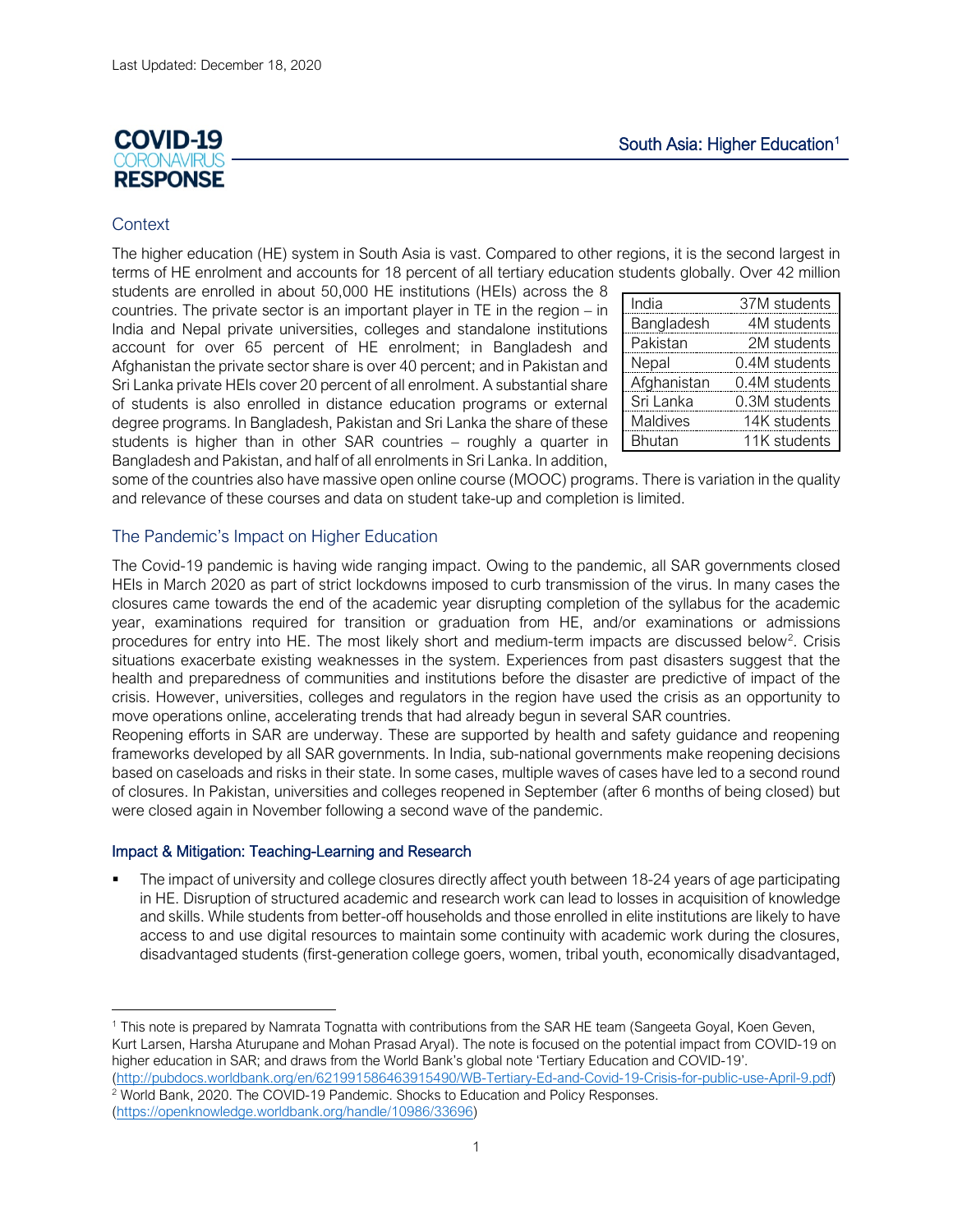and so on) and those at non-elite institutions (particularly those enrolled in the college sector<sup>[3](#page-1-0)</sup>) will likely suffer deeper learning losses.

- The disruption will also increase inequality in access and participation. In nearly all SAR countries, children in the poorest 20 percent of households face the greatest difficult accessing higher education, and for poor girls, the probability is virtually nil<sup>[4](#page-1-1)</sup>. Students belonging to disadvantaged groups (including women, tribal youth and those with health vulnerabilities) are particularly at risk. The indeterminate break from their formal course of study may leave them at risk of dropping out of the system due to reduced household incomes, higher opportunity cost of youth's time and reduction in HE supply.
- A large number of teachers are part of the HE system in SAR. In many cases, there is an expectation from ministries/departments of higher education (explicitly in some cases) that teaching activity continue during closures through alternative means using distance and online modes. However, key requirements (infrastructure, content, etc.) for alternate modes for teaching and delivery of education are not widely available in SAR countries. Reaching students who have limited access to the internet and computers/tablets or other modalities (including phones, which are often shared devices within low-income households) pose challenges. In India, for instance, fewer than 10 percent of households have access to internet, and in Bangladesh, limited access to devices and connectivity is found to impact about 40 percent of economically disadvantaged university students.<sup>[5](#page-1-2)</sup> There is also limited guidance for teachers on how to systematically deal with teaching-learning during the crisis. Besides limited access to broadband internet connectivity and availability of digital content, lack of training in the use of digital pedagogy, student assessments and ways of supporting students remotely constrain teacher responses during the crisis.
- Research work involving experimentation, specialized equipment, etc. (as opposed to desk research), has been delayed. In the medium-term there may also be decreased funding to continue or undertake new research and innovation activities.
- Researchers from a variety of fields, primarily within the health sciences such as epidemiology, public health, virology and micro-biology are contributing to the crisis response, often without proper resources. Where possible, funding agencies and regulators are trying to issue rapid research calls. Ten rapid research calls have been issued in Pakistan to respond to COVID and are currently under implementation.
- Global travel is practically suspended in the short-term impacting students and faculty engaged in teachinglearning and research activities internationally. There could be revenue implications for countries like India receiving a large number of international students, and decisions on international academic mobility may decline.

### **ONGOING EFFORTS IN THE SOUTH ASIA REGION**

Use of National Research Networks. Afghanistan, Bangladesh, Pakistan and Sri Lanka are leveraging their national research network (AfgREN, BdREN, PERN and LEARN , respectively) for sharing digital resources, delivering online higher education, critical health-related information and providing a platform for video conferencing.

Use of digital content and alternate modalities. In Bangladesh, India, Nepal, Pakistan and Sri Lanka, teachers are sharing digitized lectures and study materials with students and using cloud-based audio-video conferencing services for teaching and using virtual laboratories for experimentation and practical demonstrations.

Leveraging the 'Open' Universities. Bangladesh, India and Pakistan are sharing digital resources developed and available through their 'open universities' (that conduct distance education) with students through YouTube, internet radio and web-based television. The use of MOOCs is being encouraged in most SAR countries.

MOOCs. In India, national platforms like Swayam and NPTEL have large offerings. In some cases, like in engineering, online courses have been mapped to the engineering curriculum and rated for quality and relevance, making it somewhat more structured and enabling students to continue academic work.

<span id="page-1-0"></span><sup>&</sup>lt;sup>3</sup> The 'college sector' includes colleges, both public and private, affiliated to universities.

<span id="page-1-1"></span><sup>4</sup> World Bank, 2020. Ready to Learn – Before School, In School and Beyond School in South Asia.

<span id="page-1-2"></span><sup>5</sup> For India, National Family and Health Survey III. For Bangladesh, results from flash survey conducted by student organization in Bangladesh.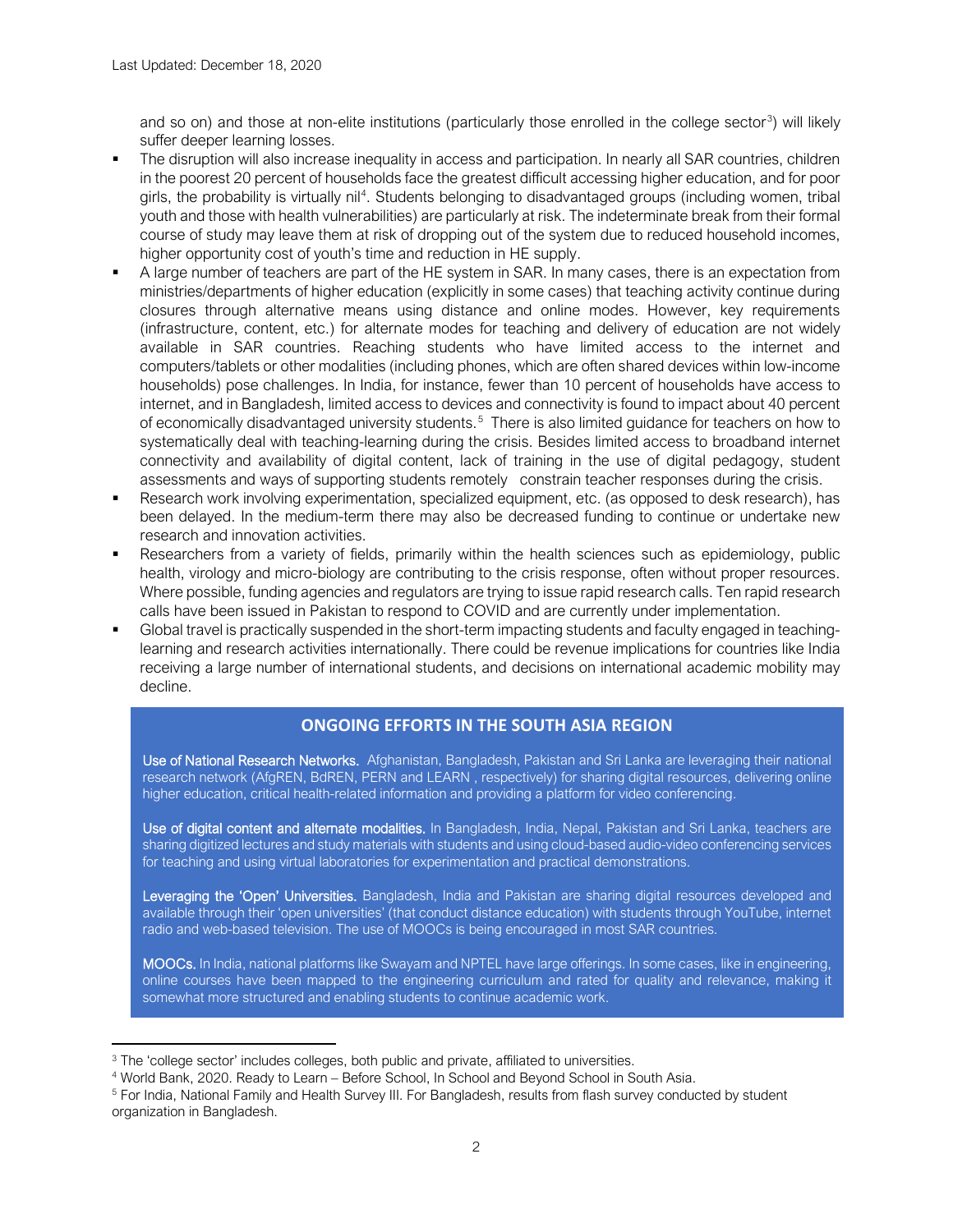Maintaining continuity with academic work. HEIs have moved towards remote/online learning to various degrees. These efforts are supported by national governments building capacity for online education through ongoing WB-funded projects or through National Research and Education Networks (NRENs) or initiated by individual HEIs themselves. Efforts currently run the gamut from providing students digitized lectures and materials, online course modules, web-conferencing for teaching and discussion, supporting disadvantaged students with access to technology to the use of virtual laboratories for practical demonstration and experiments. (The Box above lays out current efforts underway in SAR countries). As the lockdown has extended, governments (or HEIs themselves) have more systematically planned for

academic work scheduling classes and the course content to be covered during closures. Data on how many students are covered by different distance learning modalities is limited and as such, the use of available digital resources is mostly left to students, which raises some concerns about accountability.

- In the short-term, the focus has been on utilizing, where possible, existing resources (across modalities – online and television). SAR governments have made efforts to curate and map available content to programs/courses for ease of use on the part of teachers and students. For the medium and long-term, some HE systems and institutions are making efforts to systematically plan, pilot and scale distance learning solutions. See Box on 'Guidance for Distance Learning' for more information.
- In Sri Lanka, a recent study echoes some of this guidance and impact from the pandemic including the differential impact on poor households/students, connectivity challenges, the need to review curricula and pedagogy for transitions to alternative delivery modalities, etc. The study found that, in the universities surveyed, 90 percent of the students were able to access online education. This was facilitated by the government's efforts to provide free internet access to university servers for a period of time.<sup>[6](#page-2-0)</sup>
- Rapid Response Surveys to assess digital preparedness. In the short to medium-term, rapid response surveys could be utilized assess digital preparedness at HEIs and at the sector level, the reach of existing distance learning options, students' capacity to engage remotely and teachers' capacity to use of distance learning platforms for teachinglearning and research. In Pakistan, for instance, the HEC has created a dashboard to track the digital response of universities across the country.<sup>[7](#page-2-1)</sup> This will help governments, universities and HEIs identify what will be needed to continue remote academic and research work.
- Building Resilience. In a number of countries, university regulators and leaders have recognized the importance of strengthening emergency preparedness of universities. Bangladesh and Afghanistan are planning to create and support emergency response committees that will guide closing and opening decisions, while also maintaining the critical infrastructure that is needed to continue remote

#### GUIDANCE FOR DISTANCE LEARNING \*

- 1. Assess digital preparedness and for various forms of remote teaching, learning and research.
- 2. Plan for multi-modal delivery (for equity gains) and consider beginning with pilot projects.
- 3. Identify areas where capabilities need strengthening (for e.g., infrastructure, pedagogical skills for remote teaching and student support, remote assessments, and so on).
- 4. Curate existing digital content and identify areas where new content may need to be developed over the medium to long-term.
- 5. Restructuring of curricula and syllabus to align with changes to academic schedules and alternate delivery modalities.
- 6. Establishing certification and credit requirements in keeping with the above.
- 7. Monitoring and evaluation plans to enable timely, incremental improvements.

\* WB's key principles for EdTech in tertiary education additionally emphasize engaging the TE ecosystem, designing for scale and considering appropriate quality assurance.

<span id="page-2-1"></span><span id="page-2-0"></span><sup>6</sup> <https://www.adb.org/sites/default/files/publication/635911/online-learning-sri-lanka-during-covid-19.pdf>

<sup>7</sup> See<https://hedr.hec.gov.pk/inded.php?r=covid>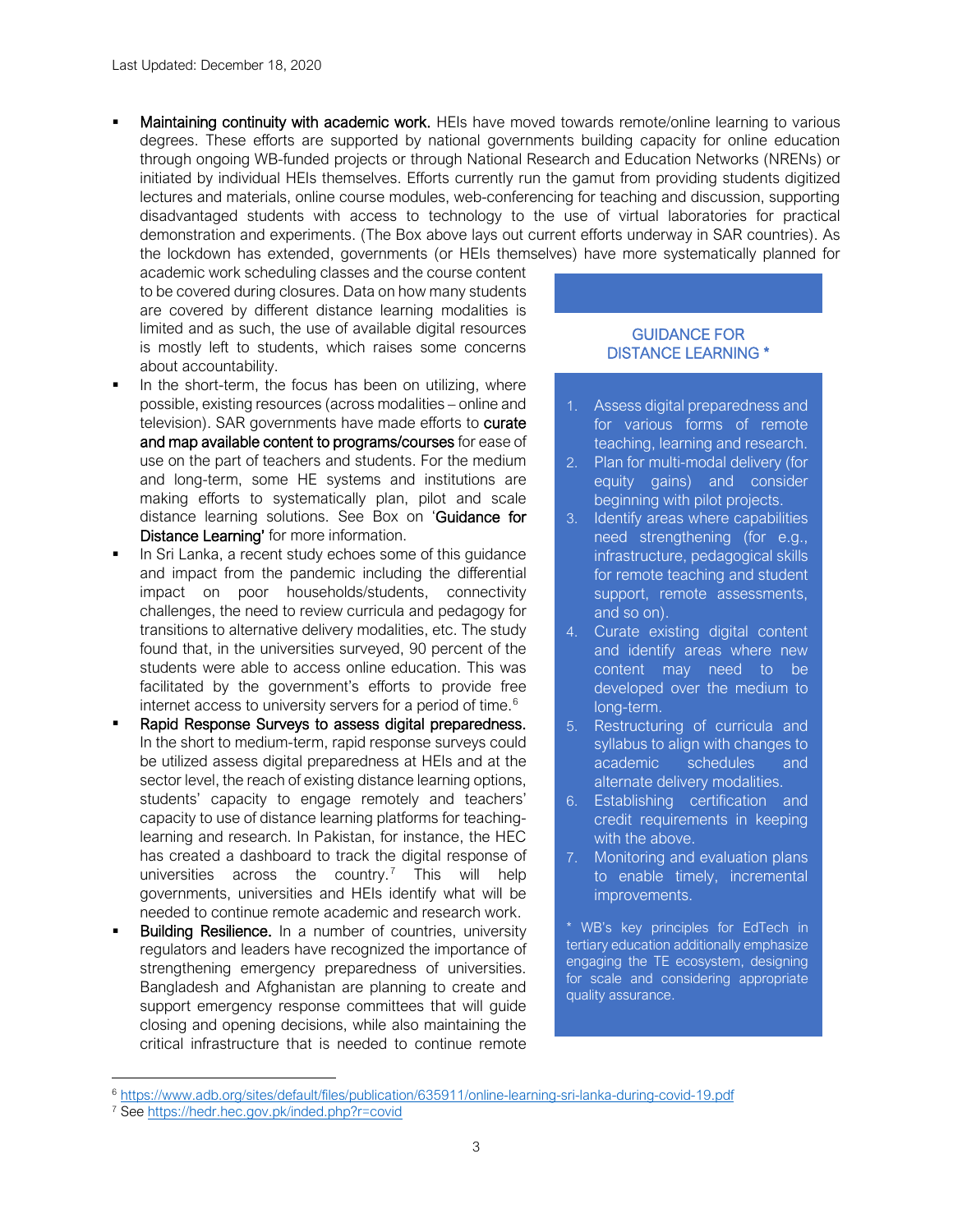operations. In Pakistan, a national response committee was formed that may continue operations in the longer run.

### Impact & Mitigation: Admissions, examinations and graduation

- Delays in end-of-year/semester examinations and the unpreparedness of most systems to conduct remote assessments of student learning delayed student transition and graduation decisions. Decisions to move examinations online or conduct them completely offline, in-person or in some blended mode requires assessing equity, fairness and health implications. The large scale of the systems and the rising number of cases in the region further complicates these decisions.
- Online admissions procedures in several HEIs provide some mitigation against delays in bringing prospective students into HE, but where these procedures are not online, there may still be some uncertainty around processes for admissions into HE.
- Admissions. Governments in SAR have largely adopted online admissions systems. Delays from late administration of school-leaving and entrance examinations, social distancing policies, administrative requirements at HEIs to carry out and complete admissions, and other health and safety measures, resulted in later beginning to the 2020-21 academic year. In India, most HEIs began the new academic year in October 2020. In countries where school exit examinations have been indefinitely postponed, like in Bangladesh, no new admissions are as yet planned for public universities. Some elite private universities in Bangladesh however are planning online tests to make admissions decisions. Clear communication for prospective students and households will be important as they will need adequate time to plan and prepare for the admissions procedures.
- Examination, assessment and graduation requirements. For the 2019-20 academic year decisions on transition and graduation were also delayed. The HE regulatory bodies in Bangladesh, India and Pakistan issued guidelines on examination and admissions<sup>[8](#page-3-0)</sup>. In Bangladesh, for students unable to access and complete examinations using online modalities, they have been granted permission to delay their examinations by a semester. In India, additionally, the University Grants Commission has shared a suggested academic calendar for the next academic year that can be adapted by universities/HEIs based on local conditions.
- Decisions on graduation and associated examinations have required more deliberation due to equity and fairness concerns posed by many of the proposed solutions. In the case of India for instance, the government has directed all universities to hold final examinations for graduating students in online, offline or blended modes, and in keeping with health and safety regulations in their respective states. Students will also be given the opportunity to retake examinations at a later date to improve their score. This decision on mandatory assessment has received some pushback from students, parents and HEIs given the associated health risks (in cases where in-person or blended exams are being organized) and equity and fairness concerns (due to inequitable access to technologies, test security issues, and so on). A more robust system for assessments will need to be developed for scenarios that include extended or frequent closures during the 2020-21 academic year.

### Issues and Potential Solutions

### Quality of HE

 In the medium-term there may be cuts in resources (human and financial) available to the HE sector impacting the quality of HE. Spending on HE in SAR countries ranges from 10 to 30 percent of total public spending on education. As a fallout of the crisis there may be overall reductions in budgetary allocation to education in general and HE in particular. Limited resources to the sector would adversely impact the availability of adequate human resources (most SAR countries have had a large number of vacancies in

<span id="page-3-0"></span><sup>8</sup> For India: [https://www.ugc.ac.in/ugc\\_notices.aspx?id=MjgxNA==](https://www.ugc.ac.in/ugc_notices.aspx?id=MjgxNA==)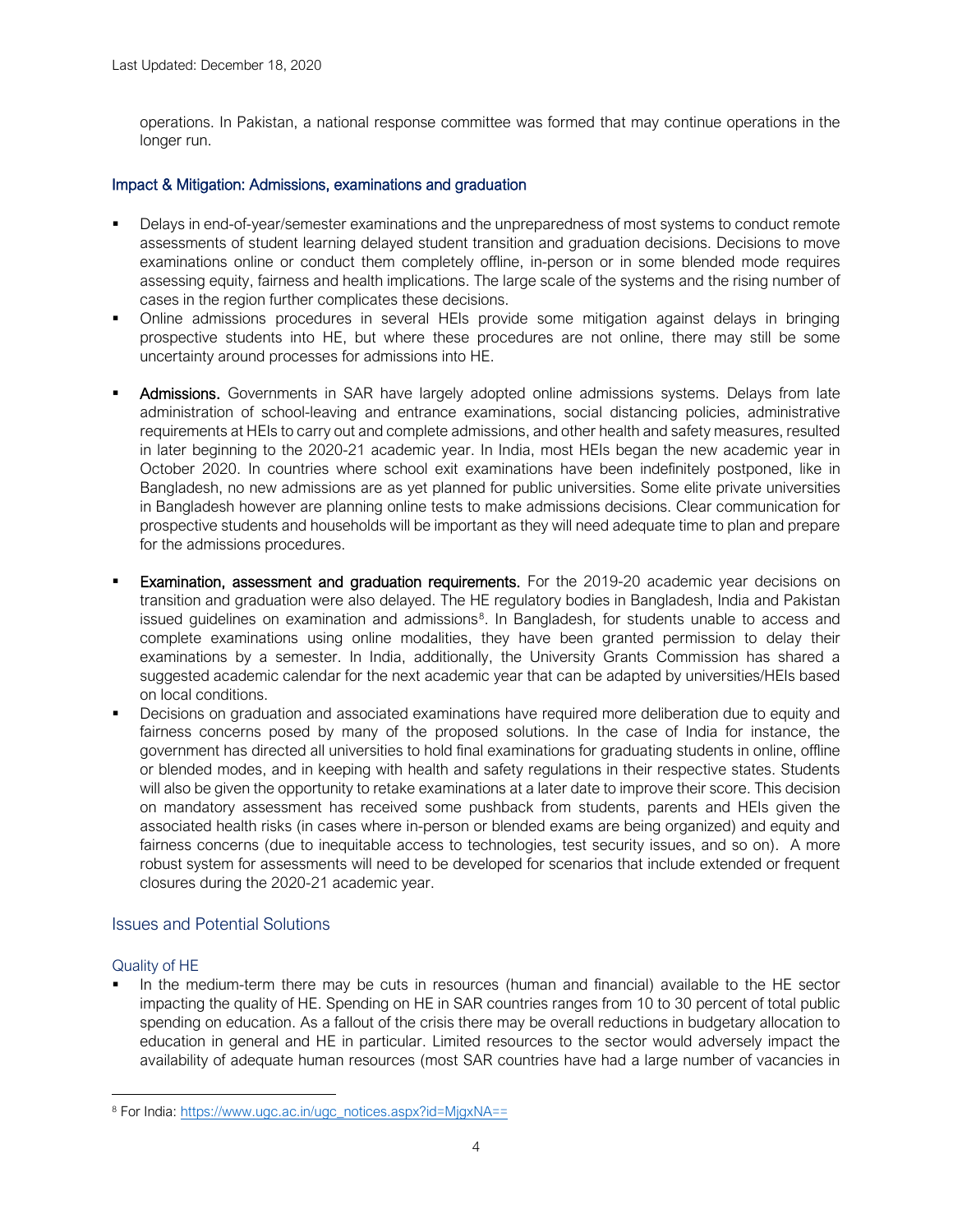faculty positions), funding for research and innovation, student and faculty development programs, and student support services (like remedial education, language labs, and so on).

 To prepare for and address financial shortages in the short to medium term early discussions with relevant ministries on budget impacts can be initiated. Communicating with HEIs about operational budgets will help HEIs plan and prioritize resources required for teaching-learning and research and develop plans for potential program closures and/or staff furloughs. Over the long-term, diversification of financing sources could be considered.

### Equity & Demand for HE

- The indeterminate break from academic and research work can increase student dropout rates. Even outside of the current crisis, disadvantaged students and women are more likely to dropout of HE. Bangladesh National University estimates that 26 percent of students drop out of honors degree programs (these are the best college students). The detachment from formal education, impact of health and economic shocks from the crisis (weakening households' capacity to pay for higher education), supply of affordable HE options, digital divide, and so on may significantly increase dropout rates among this group. Households may also discriminate by selecting male children over female children to participate in HE.
- Potential solutions for student support can be varied. The crisis will have an impact on students' academic and economic status and may also affect their physical and socio-emotional health. For dropout prevention and re-enrollment support, governments may, to the extent possible, consider new or additional student financial assistance, continuing student scholarship programs, and community engagement and career counseling services. Supporting students academically after a break from academic work can be provided through remedial education programs, short-term courses or training in specific areas/subjects and peer engagement. Services for graduating students can include short-term training in high-demand courses (for example, the Indian Institutions of Technology have introduced several short-term courses for recent graduates and working professionals focused on AI, Robotics and other cutting-edge technologies) and placement support to ease entry into an unpredictable labor market.

#### Supply of HE

- Private sector institutions rely heavily on tuition fees and may risk permanent closure in the medium to longterm with the severe economic recession that is predicted to follow the pandemic. Consequently, this may lead to lower overall enrollment in HE. Even if some students shift from private provision to the public system, it will take some time for the public sector to meet the demand for affordable HE.
- HE systems in SAR have substantial contractual teaching staff (numbers) and non-teaching staff. Financial instability of institutions and lower budgetary allocations to the sector could lead to reductions in the number of contractual and non-teaching staff in the system and unemployment within this group.

### Operations and governance of HE

- The pandemic is pushing universities towards using digital modes of governance. Most universities in the region were ill-equipped to do so, with localized (e.g. Microsoft Excel) or paper-based administration and payroll.
- Regulators and funding agencies in most countries were not prepared to engage with universities and colleges digitally and did not have fully digitized workflows before the crisis hit. The crisis is creating pressure to digitize and automate the functioning of regulation. In Pakistan, for instance, most internal processes in the HEC have transitioned to ERP. A number of core services for students, such as degree attestation, have also now moved to an online system. In India, the TEQIP III project is supporting implementation of ERP in engineering institutions on a pilot basis. The software, developed by the IIT Kharagpur, has been customized for engineering colleges and will include a dashboard for overall monitoring by the Technical Education Department.

In the long-run, participation in HE may be reduced, leading to lower human capital accumulation in SAR countries. Given the age-structure in several countries, with a large youth bulge, this could imply a substantial loss in productive potential. Combined with fewer employment opportunities, SAR countries may see an increase in under-employment and unemployment.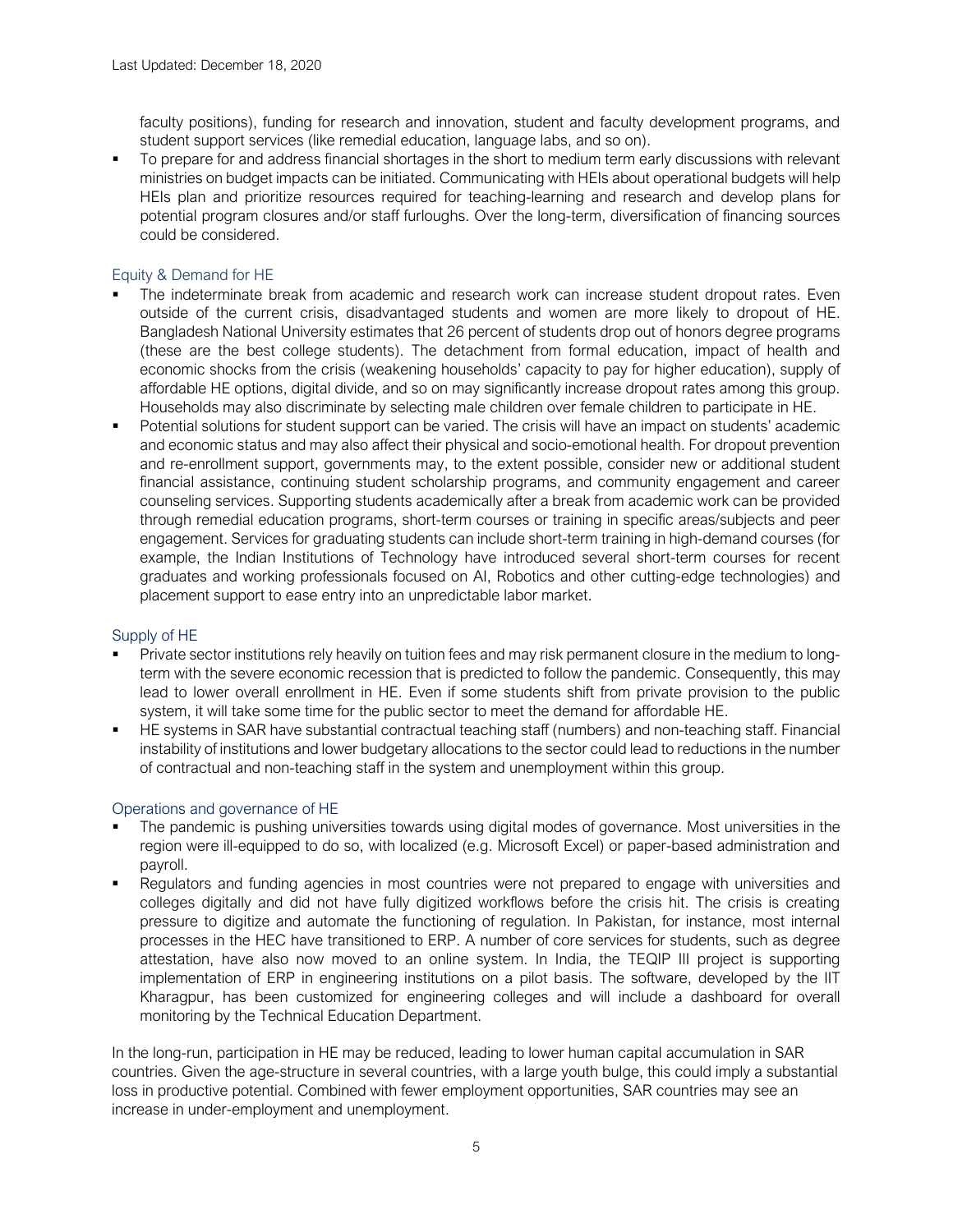### Outlook and Recommendations

The mitigation measures suggested in this note acknowledge the current state and capacity of HE systems in SAR. Mitigation measures need to be selective and focused given the fiscal constraints most governments are facing, and the varying capabilities of systems to respond quickly and effectively. The collective motivation to respond in a time of crisis can be capitalized to address and fix persistent system weaknesses. As more information from country governments and HEIs becomes available along with epidemiological and economic scenarios in the medium and long-run, mitigation measures will need to be revisited and prioritized<sup>[9](#page-5-0)</sup>. Even in the short to medium-term, the uncertainty around the duration of ongoing lockdowns and closures will require mitigation efforts to be dynamically adapted to respond to the evolving scenario.

- Building resilience. Guidance and protocols can be developed (at the system and HEI levels) focused on health and safety (in case of imminent closures and re-openings), for teaching-learning (under different scenarios), academic decision-making including preparing alternate academic calendars (to ensure smooth transitions) and for communications (with students, staff and stakeholders). Most SAR countries have developed and disseminated basic guidance related to the conduct of classes using alternate modalities during the lockdown and are working on plans for reopening institutions and for admissions and graduation decisions.
- Communicating regularly. Establishing communication channels with all stakeholders, especially students, will be key in the short to medium term. Regular updates on the functioning of universities and colleges, available resources, health advisories, and so on will help maintain student/stakeholder expectations and keep them connected with their HEIs during the closures.
- Supporting students. The impact of the crisis on students (academically, financially, socioemotionally, etc.) is hard to gauge in the midst of lockdowns. Governments and HEIs would be well placed to anticipate and plan for student support services/programs, ranging from support for academic work to counseling for socioemotional support, career guidance, placement support and short-term training for entry into an unpredictable job market, and student financial support to enable students to enter and/or continue their higher education journeys.
- Assessing and Building Digital Capabilities. Assessing the preparedness of HEIs and the sector to offer distance teaching-learning at scale while addressing students' capacity to engage and teachers' capacity to lead the teaching-learning process will be critical going forward. Several HEIs, encouraged by guidance from governments, have moved some teaching and learning to distance modes. The highly specialized skills that go into creating an effective remote digital teaching and learning experience will require planning and partnering with firms and experts across disciplines. Many country governments, include some in SAR, are using the support of externally aided projects to begin this process.
- Utilizing Research and Educational Networks (RENs). Several SAR countries have used their NRENs for virtual classes, sharing new and existing digital resources, and supporting research activities. (Details are included in the Appendix). Countries can consider encouraging more HEIs to connect to the NREN over the medium-term.

<span id="page-5-0"></span><sup>9</sup> The WB SAR HE portfolio includes 8 projects under implementation (3 in India, 1 each in Afghanistan, Nepal, Pakistan and Sri Lanka) and 2 in the pipeline (Bangladesh and Nepal). Ongoing and planned actions under these projects are summarized in the Annex.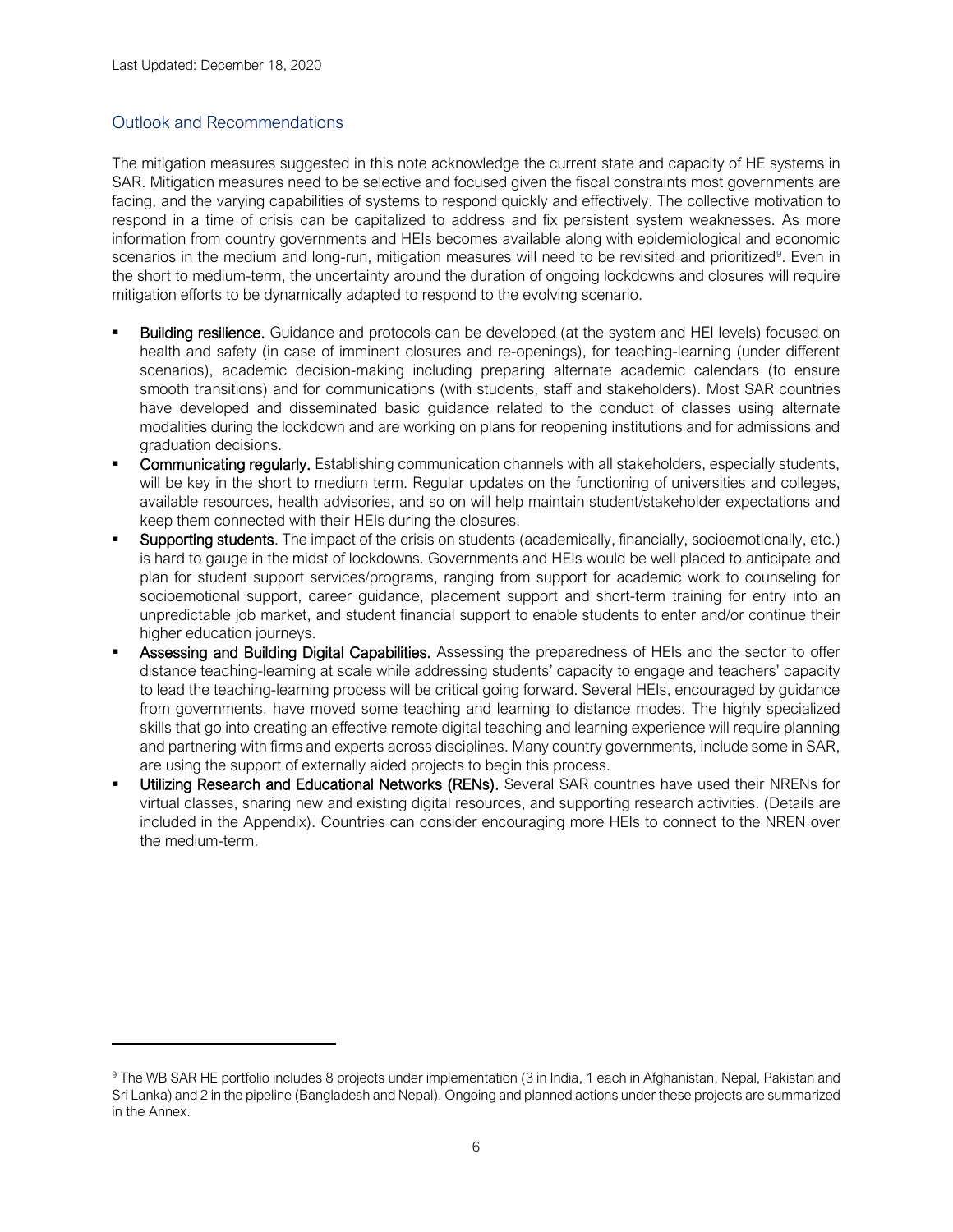| Country/Activity          | Supporting alternate modes for                                                                                                                                                                                                                                                                                                                                                                                                                                                                                                                                                                                                                                                                                                                                                                                                                                                                                                                                                                                                                                                                                                                  | <b>Building teacher</b>                                                                                                                                                                             | R&D/Innovation                                                                                                                           | Equity | Other                                                                                                                                                                                                                                                                                 |
|---------------------------|-------------------------------------------------------------------------------------------------------------------------------------------------------------------------------------------------------------------------------------------------------------------------------------------------------------------------------------------------------------------------------------------------------------------------------------------------------------------------------------------------------------------------------------------------------------------------------------------------------------------------------------------------------------------------------------------------------------------------------------------------------------------------------------------------------------------------------------------------------------------------------------------------------------------------------------------------------------------------------------------------------------------------------------------------------------------------------------------------------------------------------------------------|-----------------------------------------------------------------------------------------------------------------------------------------------------------------------------------------------------|------------------------------------------------------------------------------------------------------------------------------------------|--------|---------------------------------------------------------------------------------------------------------------------------------------------------------------------------------------------------------------------------------------------------------------------------------------|
| Afghanistan<br>Bangladesh | education delivery<br>ICT centers set up in 10 universities<br>will be used as hubs when lockdowns<br>are lifted for the delivery of ICT<br>services<br>AfgREN will be used to deliver online<br>courses<br>Use of television/radio for teaching-<br>learning is under consideration.<br>The BdREN is providing connectivity<br>and supercomputing facilities to public<br>and private universities and is also<br>supporting virtual classes in 46 public<br>and private universities.<br>As part of the pipeline project under<br>preparation, the Higher Education<br>Acceleration and Transformation<br>(HEAT) project, there are plans to<br>integrate private providers of digital<br>content to expand offerings and<br>upgrade connectivity to reach last mile<br>connections.<br>Under the skills project, which is under<br>preparation, Accelerating and<br>Strengthening Skills for Economic<br>Transformation (ASSET), technical<br>programs offering diploma degrees will<br>be brought under BdREN for digital<br>support. The project also plans to<br>develop digital content and support<br>capacity building among teachers. | capability/skills<br>Teachers trained in blended<br>learning to lead online<br>learning efforts.<br>A sub-component on digital<br>pedagogy to be added to<br>pipeline project under<br>preparation. | The Academic Innovation<br>Fund to include a new<br>research window for<br>COVID-19/SARS in the<br>academic innovation fund<br>$(AIF)$ . |        | The BdREN is being<br>used to share<br>information about<br>Covid-19 and mitigation<br>measures via its Zoom<br>application.<br>Under the new project<br>(HEAT), the capacity of<br>the BdREN will be<br>developed to<br>accommodate the<br>increased demand for<br>digital learning. |
| India                     | TEIs are undertaking remote teaching<br>and learning via digitized lectures for<br>students, web-based audio-video<br>conferencing facilities, virtual<br>laboratories, and so on. The use<br>MOOCs (available on Swayam,<br>NPTEL and other platforms) by<br>students is supported by mapping<br>available courses to the curriculum<br>(currently done for engineering) and                                                                                                                                                                                                                                                                                                                                                                                                                                                                                                                                                                                                                                                                                                                                                                   | Online teacher training in<br>digital pedagogy. So far<br>about 4100 faculty (across<br>100 institutions) have<br>completed the training.                                                           |                                                                                                                                          |        | Under TEQIP III.<br>interactive digital boards<br>are being provided to<br>the over 150<br>engineering institutions<br>along with teacher<br>training in new<br>pedagogical methods to<br>utilize digital content.                                                                    |

Annex: Current and Planned Activities under WB-supported TE projects to mitigate impact of COVID and build system resilience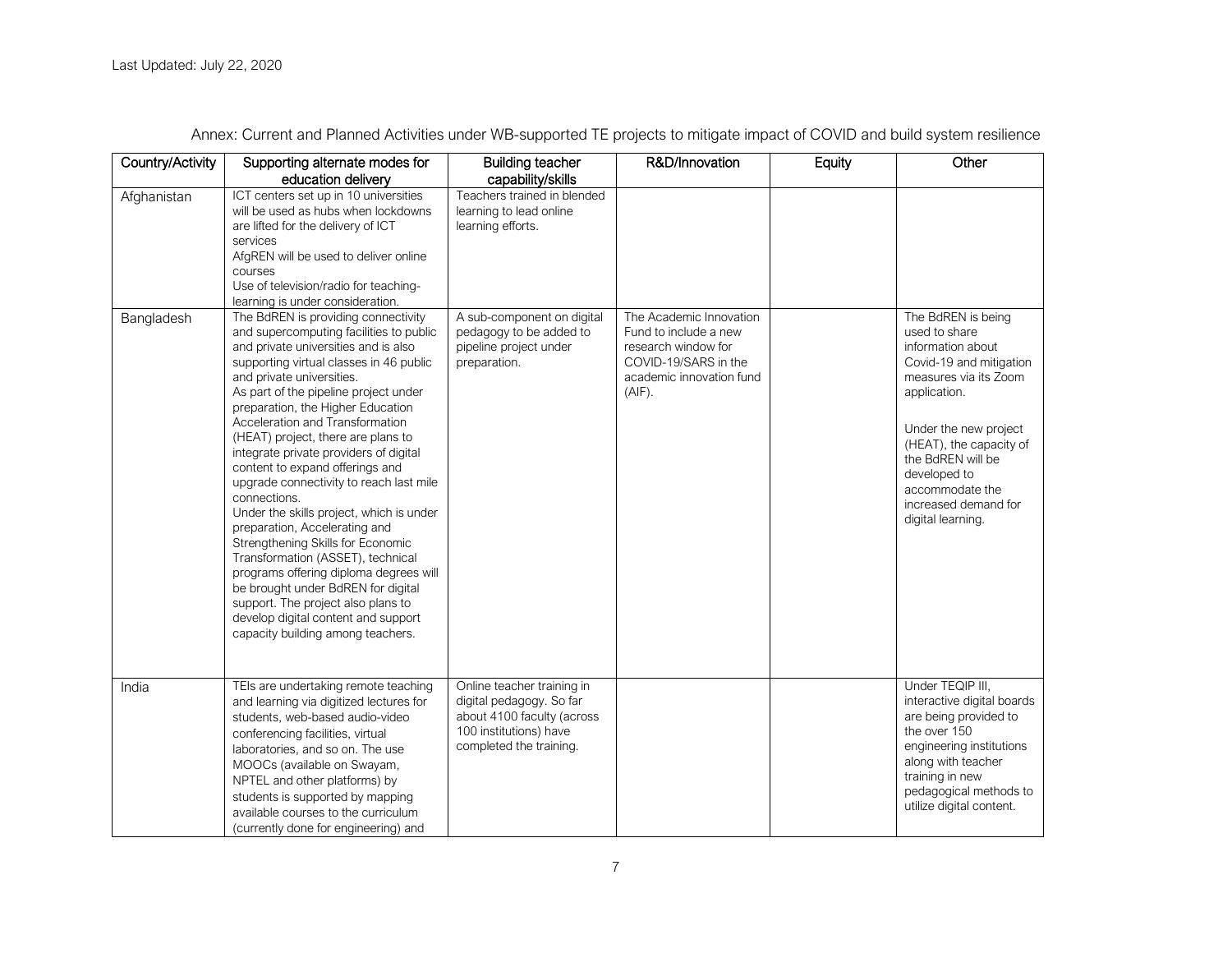<span id="page-7-0"></span>

|          | providing expert ratings for quality and<br>relevance.<br>The UGC has also granted approval<br>for a limited number of Indian<br>universities to deliver, fully online,<br>bachelors and masters degree<br>programs.<br>A digital preparedness survey is<br>planned that will assess the readiness<br>of state HE systems for digitalization<br>across various functions of the HE<br>system.                                                                                                                                                                                      |                                                                                                                                                                                                                                                                                                                                                |                                                                                                                                                                                                                           |                                                                                                                                                                                                  |                                                                                                                                                                                                                                                    |
|----------|------------------------------------------------------------------------------------------------------------------------------------------------------------------------------------------------------------------------------------------------------------------------------------------------------------------------------------------------------------------------------------------------------------------------------------------------------------------------------------------------------------------------------------------------------------------------------------|------------------------------------------------------------------------------------------------------------------------------------------------------------------------------------------------------------------------------------------------------------------------------------------------------------------------------------------------|---------------------------------------------------------------------------------------------------------------------------------------------------------------------------------------------------------------------------|--------------------------------------------------------------------------------------------------------------------------------------------------------------------------------------------------|----------------------------------------------------------------------------------------------------------------------------------------------------------------------------------------------------------------------------------------------------|
| Nepal    | Under the ongoing higher education<br>project, the Bank is supporting the<br>conduct of online programs and<br>supporting disadvantaged students<br>access online technologies.<br>A new pipeline project under<br>preparation will include<br>equipping/upgrading the UGC and 9<br>universities with digital infrastructure<br>and expand connectivity to TEIs in<br>various provinces. Development of<br>digital content will be supported under<br>the project.<br>The establishment and use of online<br>learning platforms will be supported<br>under the ongoing HE project. | Digital content to be<br>developed for teacher<br>training, and information<br>and awareness campaigns.                                                                                                                                                                                                                                        | Support for collaborative<br>research on coronavirus<br>is provided under the<br>ongoing higher education<br>project.                                                                                                     | Expanding access<br>to online learning for<br>disadvantaged<br>students                                                                                                                          | The project will assess<br>digital preparedness of<br>the sector in terms of<br>the current<br>policy/regulatory<br>environment for<br>distance learning,<br>connectivity, human<br>resource capacity,<br>availability of digital<br>content, etc. |
| Pakistan | The World Bank HEDP project is<br>supporting the migration of higher<br>education institutions to operate in<br>distance mode. Universities with<br>capacity to do so are operating in<br>online mode since 5 April. Universities<br>and colleges reopened on 15<br>September but closed again on<br>November 26 with the rise of the<br>second wave. Universities are<br>scheduled to reopen on December 24<br>at time of writing.<br>The government has issued new<br>guidance <sup>10</sup> to HEIs, and had earlier<br>provided guidance on on operating in                    | The National Academy for<br>Higher Education (launched<br>June 2019) is providing<br>teaching support to new<br>entrants into the academic<br>labor market and has<br>organized discussions on<br>teaching in the new<br>environment.<br>Guidance to university<br>faculty has been issued on<br>remote learning.<br>Universities and HEC have | An emergency call for<br>research, innovations<br>and technology transfers<br>related to COVID-19 has<br>been sent out. 10<br>research teams (out of<br>572 proposals) have<br>been awarded grants up<br>to US\$ 100,000. | The HEC has<br>awarded<br>scholarships to the<br>poorest students.<br>and has incentivized<br>universities to give<br>out connectivity<br>bundles and devices<br>to students needing<br>support. | HEC has moved core<br>operations online, is<br>upgrading its cloud<br>architecture and is<br>helping institutions to<br>migrate core operations<br>to an ERP and Student<br>Lifecycle Solution.                                                    |

<sup>10</sup> https://www.hec.gov.pk/english/HECAnnouncements/Documents/nCoVirus/Further-Guidance-HEIs.pdf